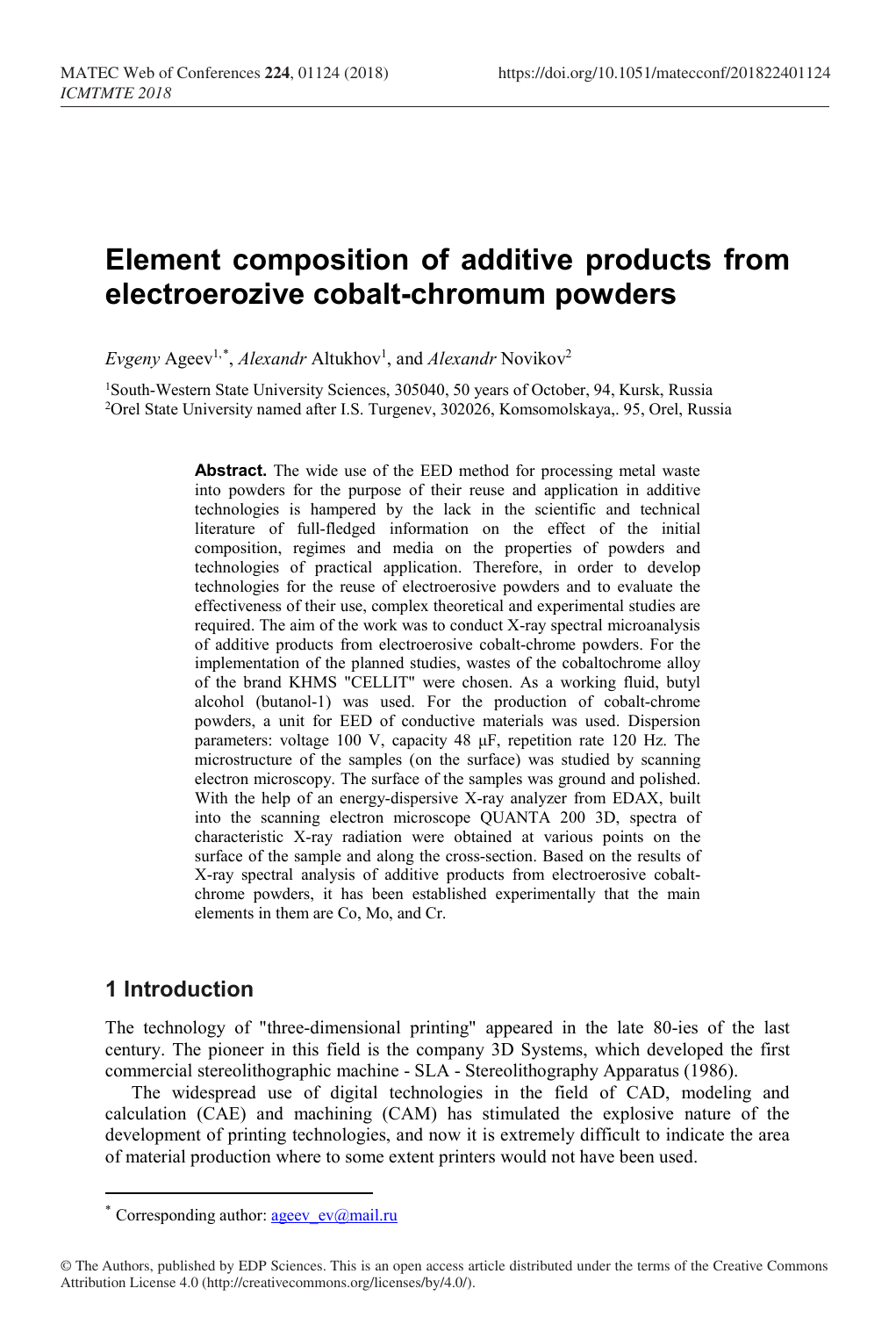Additive technologies (AT) production of products from materials based on metals and alloys is one of the most promising and actively developing areas of production.

The main requirement for powders for additive 3d technologies is the spherical shape of the particles. Such particles are most compactly packed into a certain volume and ensure the "fluidity" of the powder composition in the supply systems of the material with minimal resistance. In addition, the powder should contain a minimum amount of dissolved gas. The microstructure of the powder must be uniform and finely dispersed (with a uniform distribution of phase constituents) [1-8].

Proceeding from the peculiarities of the methods for obtaining spherical powders with the aim of obtaining spherical granules of regulated granularity, the electroerosive dispersion technology is proposed, which is characterized by relatively low energy costs and ecological purity of the process [9-12].

The main advantage of the proposed technology is the use of waste as raw materials, which is much cheaper than the pure components used in traditional technologies. In addition, this technology is powdered, which allows powder-alloys.

The wide use of the EED method for processing metal waste into powders for the purpose of their reuse and application in additive technologies is hampered by the lack in the scientific and technical literature of full-fledged information on the effect of the initial composition, regimes and media on the properties of powders and technologies of practical application. Therefore, in order to develop technologies for the reuse of electroerosive powders and to evaluate the effectiveness of their use, complex theoretical and experimental studies are required.

The aim of the work was to study the elemental composition of additive products from electroerosive cobalt-chrome powders.

#### **2 Materials and methods**

For the implementation of the planned studies, wastes of the cobaltochrome alloy of the brand KHMS "CELLIT" were chosen. As a working fluid, butyl alcohol (butanol-1) was used. For the production of cobalt-chrome powders, a unit for EED of conductive materials was used. Dispersion parameters: voltage 100 V, capacity 48 μF, repetition rate 120 Hz.

The microstructure of the samples (on the surface) was studied by scanning electron microscopy. The surface of the samples was ground and polished. Grinding was made with metallographic paper with a large (No. 60-70) and fine grain (№№ 220-240). During the grinding process, the sample was periodically rotated by 90 °. The abrasive particles were washed with water and subjected to polishing on a circle with suspensions of metal oxides  $(Fe<sub>3</sub>O<sub>4</sub>, Cr<sub>2</sub>O<sub>3</sub>, Al<sub>2</sub>O<sub>3</sub>)$ . After achieving a mirror gloss, the surface of the section was washed with water, alcohol and dried with filter paper. With the help of an energydispersive X-ray analyzer from EDAX, built into the scanning electron microscope QUANTA 200 3D, spectra of characteristic X-ray radiation were obtained at various points on the surface of the sample and along the cross-section. By X-ray spectral microanalysis is meant the determination of the elemental composition of microobjects by the characteristic X-ray radiation excited in them. For the analysis of the characteristic spectrum in X-ray spectral analysis, two types of spectrometers are used (uncrystalline or with a crystal analyzer), the base for X-ray spectral analysis is the electron-optical system of a scanning electron microscope. When the electronic probe interacts with the sample (Fig.1 and 2), one of the excited signals is X-ray radiation, which can be divided into: characteristic and inhibitory. Braking X-ray radiation arises from the deceleration of primary electrons in the electric (Coulomb) field of the atoms of the material being analyzed. The kinetic energy of primary electrons in this case is partially or completely transformed into energy of X-ray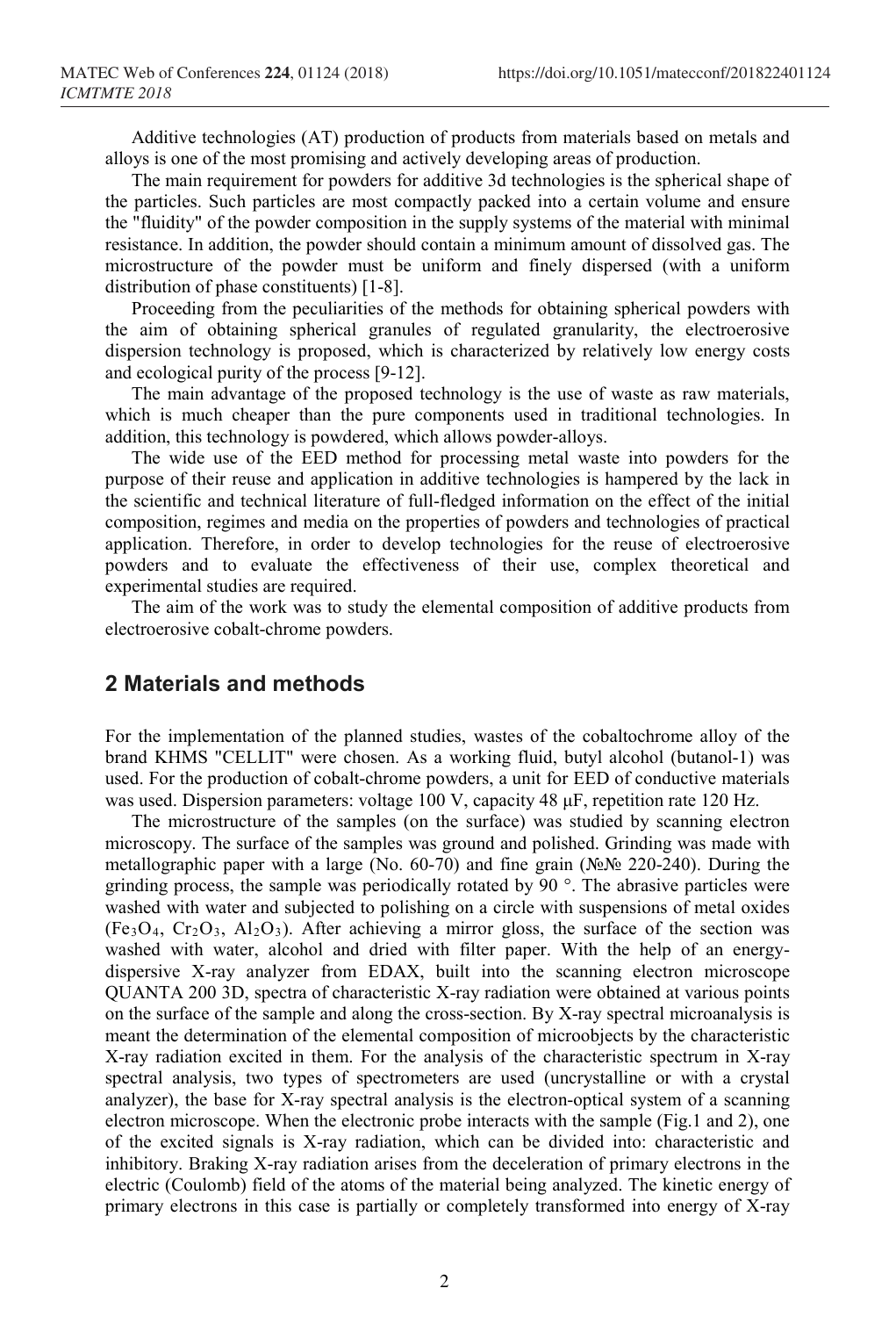radiation. Accordingly, the radiation has a continuous spectrum with energy from zero to the energy of the incident electron and therefore it is also called continuous X-ray radiation. With x-ray spectral microanalysis, bremsstrahlung is undesirable, since it makes the main contribution to increasing the background level and can not be ruled out. When primary electrons penetrate the sample, they are inhibited not only by the electric field of the atoms, but also by a direct collision with the electrons of the atoms of the material. As a result, primary electrons can knock out electrons from internal K-, L- or M-shells, leaving the sample atom in the energetically excited state. The forming vacancies are filled with electron transitions from higher energy levels. The atom passes to the ground state, the excess energy is released as an X-ray quantum. Since the energy of the emerging quantum depends only on the energy of the electronic levels participating in the process, and they are characteristic for each element, characteristic X-ray radiation arises. So each atom has a definite finite number of levels, between which only certain types of transitions are possible, the characteristic X-ray emission gives a discrete line spectrum.

X-ray spectral microanalysis can not determine light elements with an atomic number less than 4 in the alloy. There are such difficulties with the identification of elements when lines of the L- or M-series of another element are superimposed on the line of the K-series of one element. An important characteristic of the X-ray spectral analysis is its locality, i.e. the volume of the substance in which the characteristic X-ray radiation is excited. It is determined primarily by the diameter of the electronic probe on the sample and depends on the accelerating voltage and the chemical composition of the material (Fig. 2).



**Fig. 1**. Effects of the interaction of an electron beam with an object. 1 - electron beam, 2- object, 3 - reflected electrons, 4 - secondary electrons, 5 - Auger electrons, 6 - current of absorbed electrons, 7 - transmitted electrons, 8 – cathode-luminescence radiation, 9 - x-ray emission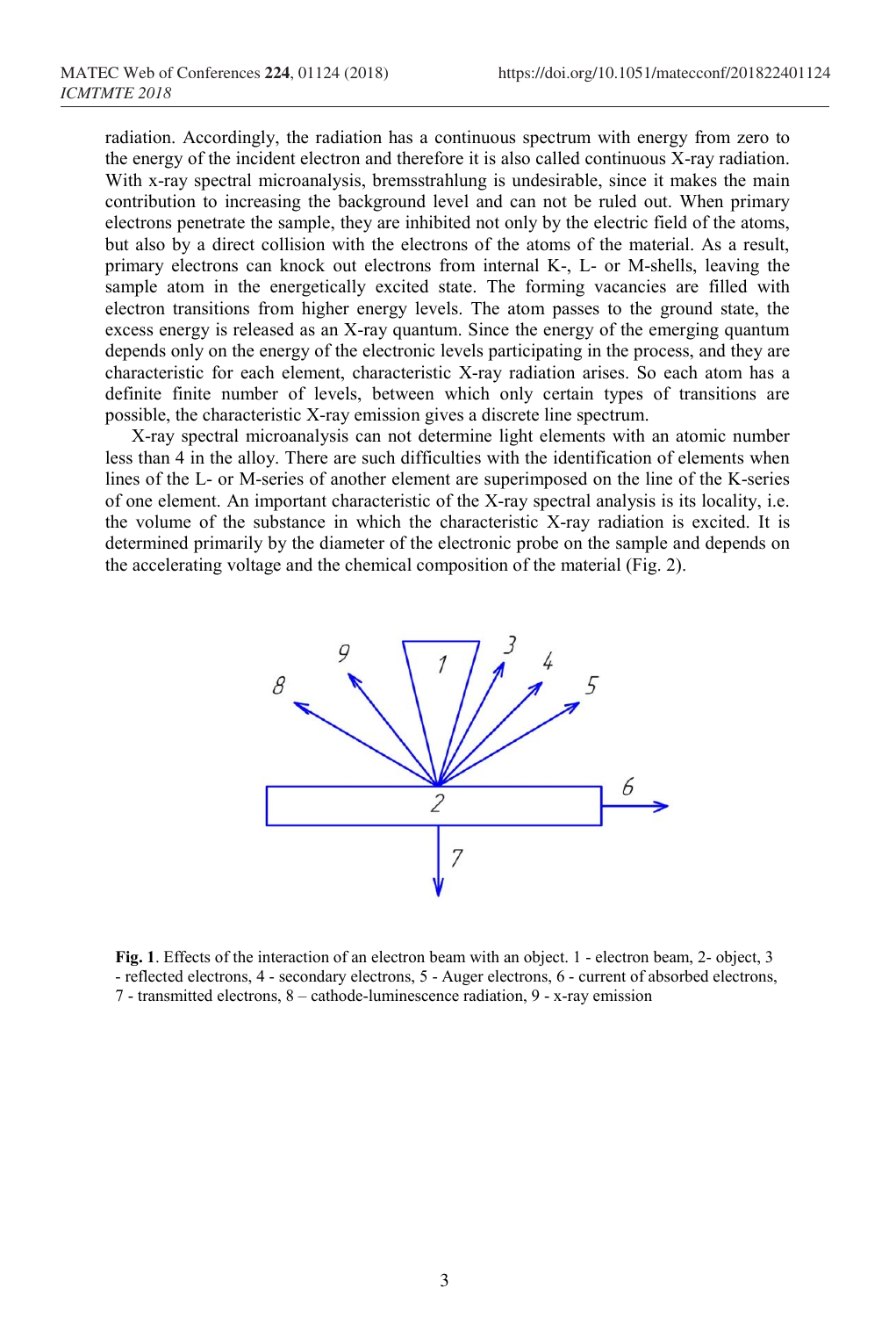

**Fig. 2.** Signal domains and spatial resolution when the surface of an object is irradiated with an electron beam (probe). Areas of generation: 1 - Auger electrons, 2 - secondary electrons, 3 reflected electrons, 4 – characteristic X-ray radiation, 5-brake X-rays, 6 - fluorescence

Analysis of the distribution of elements can be performed in qualitative, semiquantitative and quantitative form. Qualitative analysis determines the type of elements included in the composition of the sample section of the sample. If the sample has several phases (sections) whose chemical composition is unknown, then a qualitative analysis of each phase is performed. Qualitative analysis is usually used to determine the nature of the distribution of elements over the area of the section. After the qualitative analysis, the quantitative analysis is often carried out at separately selected points, according to the obtained data, the software allows to determine the phase type, based on its chemical composition. Semiquantitative analysis is realized if it is required to determine the distribution of elements along the lines (linear analysis). Linear analysis is performed using the step-scan method, i.e. by sequential analysis at individual points. Thus, a quantitative determination of the concentration of elements with a given accuracy is carried out. The spectra of characteristic X-ray radiation correspond to the points in the figure. On the spectrum, each chemical element corresponds to a peak of a certain height. Detecting reflected electrons. Some models of microscopes are equipped with a highly sensitive semiconductor detector for back-scattered electrons. The detector is mounted on the lower surface of the objective lens or is inserted on a special rod under the pole piece. This allows, by selecting a mode from the menu, to obtain images of the topography of the surface, an image in compositional contrast or in a dark field. When an electron beam hits the sample, some electrons can escape from the surface of the sample as a result of their interaction with the crystal lattice of the sample. On the fluorescent screen, back scattered electrons create a picture called the backscattering pattern of electrons or the Kikuchi lines. The diffraction of backscattered electrons makes it possible to obtain information about the texture and orientation of grains of crystalline samples, to map the orientations of the crystal lattice (i.e., the distribution of orientations over the sample). The diffraction of backscattered electrons also makes it possible to analyze the defects of the microstructure, allows the analysis of the phases from which a solid is composed, separates the grains and determines their boundaries, analyzes the homogeneity of the material, and analyzes microdeformations and microstrains. If necessary, such an analysis is possible in comparison with the images in the secondary and reflected electrons, in the characteristic X-ray emission (of the interesting elements of the composition) of the same sections of the sample.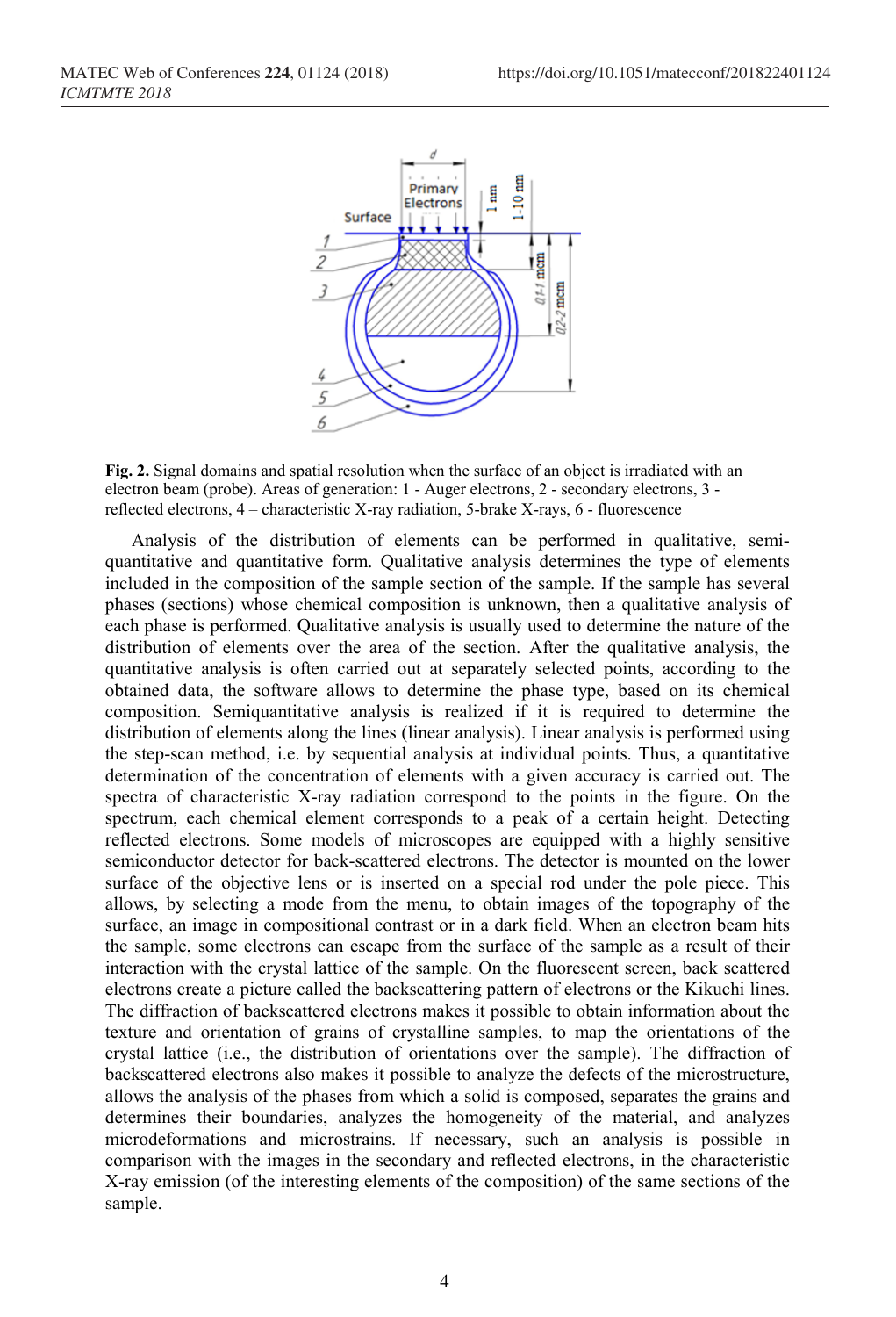## **3 Results and discussion**

The results of microscopy and microanalysis of the samples are shown in Fig. 3 and 4.



**Fig. 3.** Microstructure (Quanta 200 3D, BSE - backscattered electron mode): a) x500; (b) x1000; (c) x2000; (d) x5000; e) elemental composition of the sample surface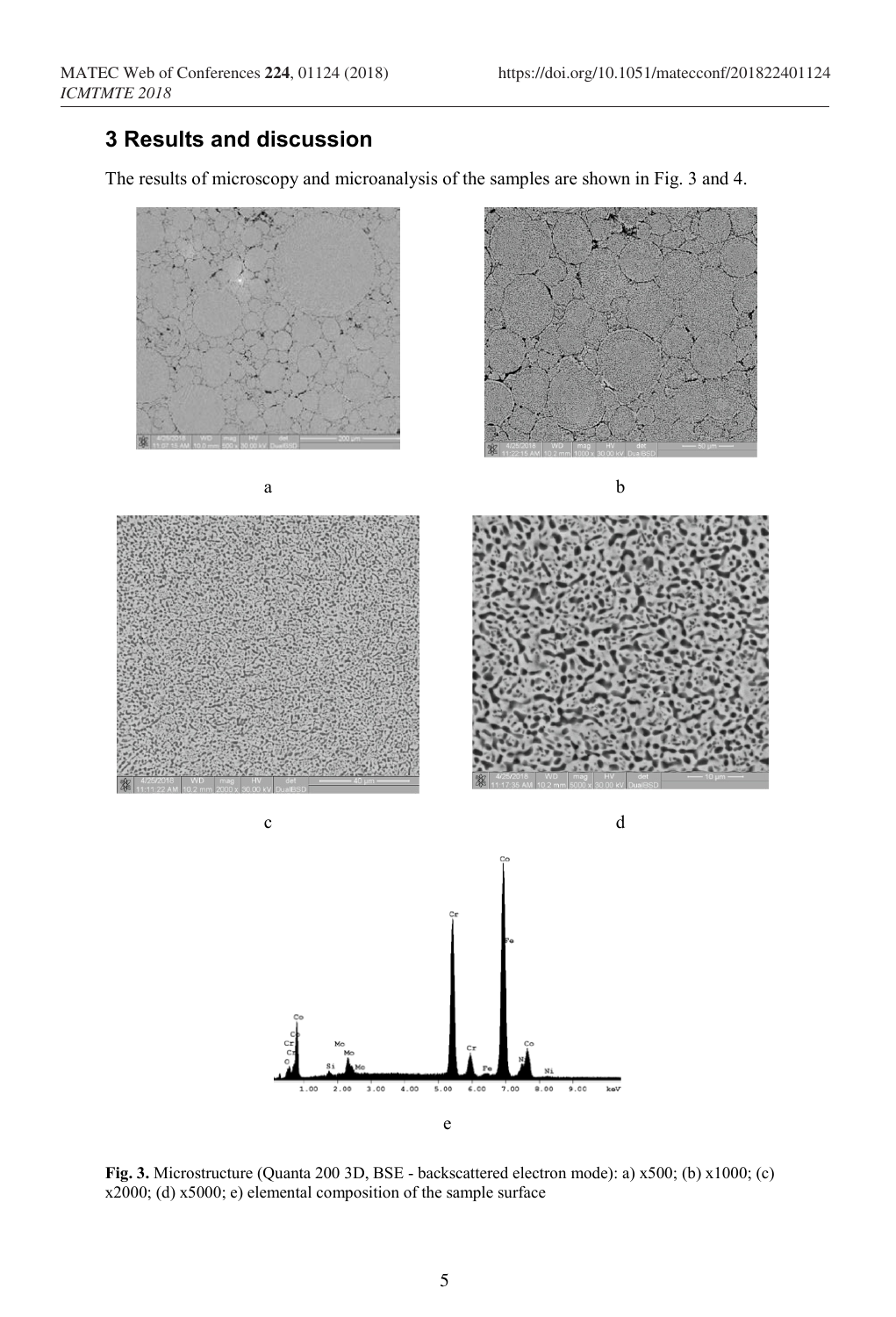

**Fig. 4.** Microstructure (optical microscope): a) x200; b) х500; c) x1000

## **4 Conclusion**

Based on the results of X-ray spectral analysis of additive products from electroerosive cobalt-chrome powders, it has been established experimentally that the main elements in them are Co, Mo, and Cr.

The work was supported by the Russian Science Foundation. Project number is 17-79-20336.